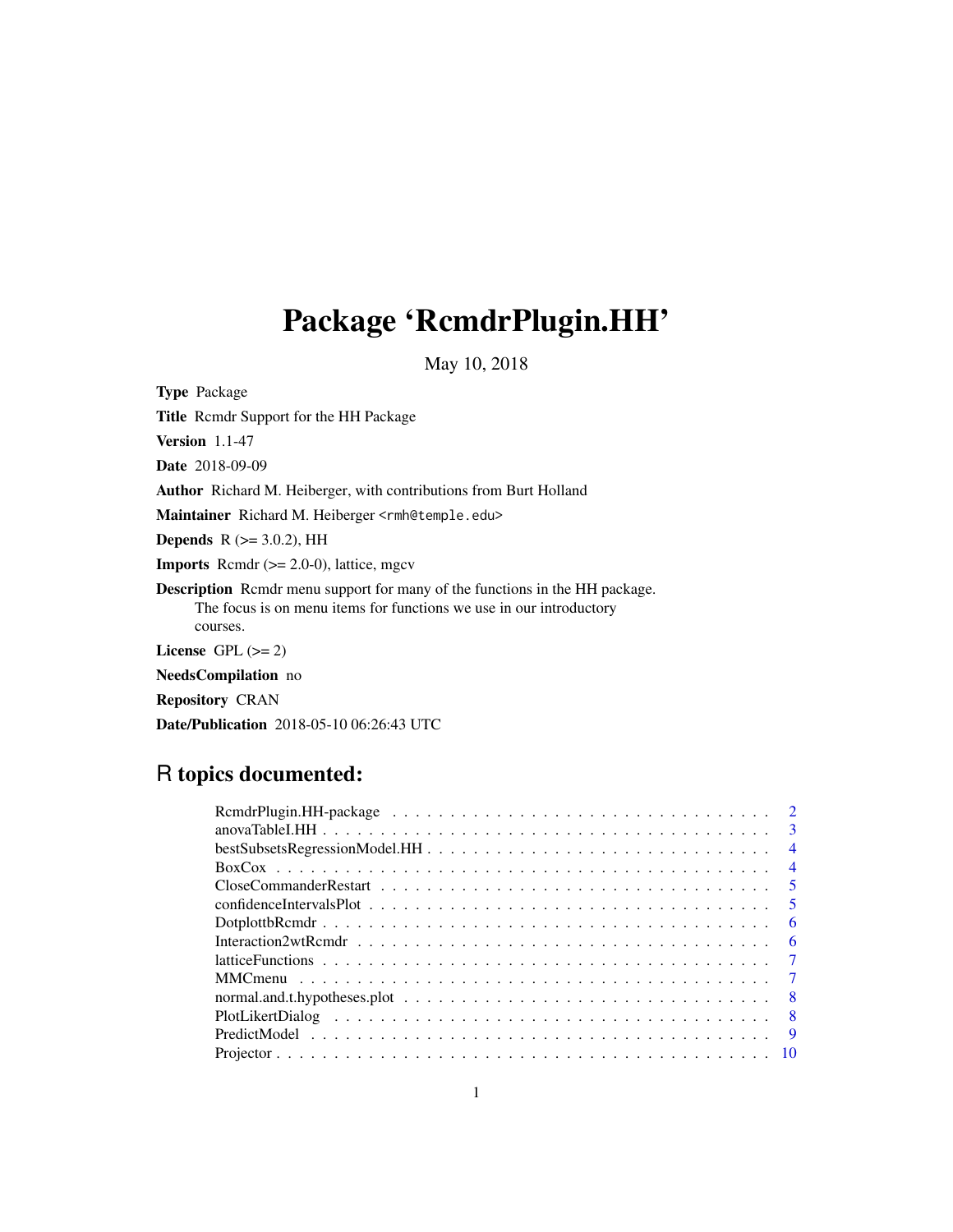<span id="page-1-0"></span>

| Index |  |
|-------|--|
|       |  |
|       |  |
|       |  |
|       |  |
|       |  |
|       |  |
|       |  |
|       |  |
|       |  |
|       |  |

RcmdrPlugin.HH-package

*Functions added to the Rcmdr package to support the introductory course at Temple University.*

#### Description

Our introductory course spends time on several topics that are not yet in the R Commander. Therefore we wrote the menu items and make them available.

### Details

|          | Package: Rcmdr.HH                |
|----------|----------------------------------|
| Type:    | Package                          |
| Version: | 1.0                              |
| Date:    | 2006-06-02                       |
|          | License: GPL version 2 or newer? |

[bestSubsetsRegressionModel.HH](#page-3-1) Rcmdr interface to the [regsubsets](#page-0-0) function in the leaps package.

[twoWayTable.HH](#page-16-1) Pearson's Chi-squared Test for Count Data (additional formats for data input)

[anovaTableI.HH](#page-2-1) Sequential sums of squares on the Rcmdr menu.

[scatter3dHH](#page-12-1) add the ability to plot squared residuals. The squared residuals have been adopted into Rcmdr. This interface offers a checkbox for a new 3D window and an option to draw a nonleast-squares plane for pedagogical comparison.

[ci.plot](#page-0-0) Plot confidence and prediction intervals for simple linear regression.

[panel.bwplot.intermediate.hh](#page-0-0) Panel function for bwplot that give the user control over the placement of the boxes.

[interaction2wt](#page-0-0) Plot all main effects and twoway interactions in a multifactor design.

[scatterPlotMatrix.HH](#page-15-1) Similar to [scatterplotMatrix](#page-0-0) The revision uses row1attop=FALSE to force the main diagonal of the scatterplot matrix to go uphill from southwest to northeast.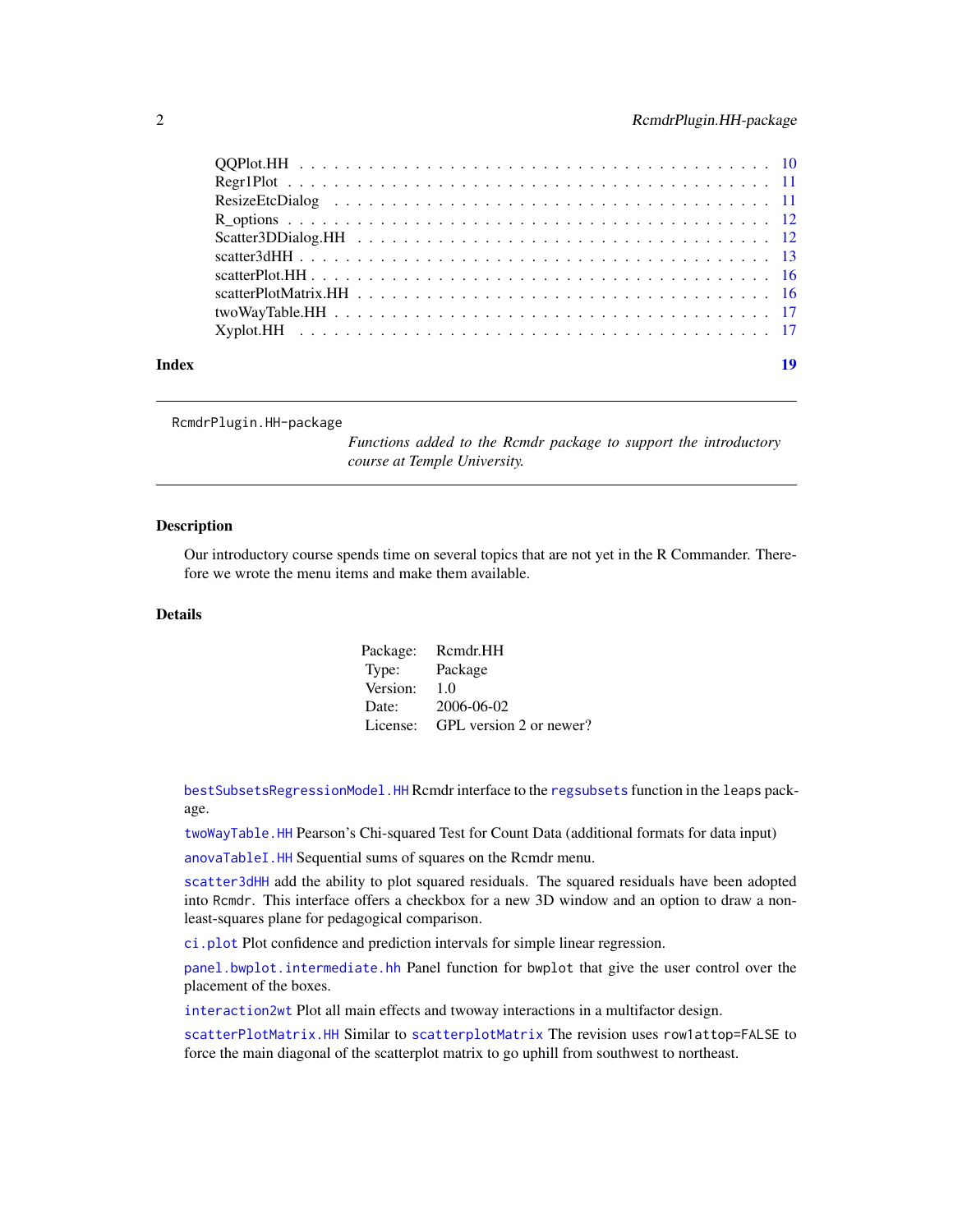<span id="page-2-0"></span>[QQPlot.HH](#page-9-1) Added Shapiro-Wilk test of normality.

[norm.curve](#page-0-0) Plot a normal curve with shaded rejection regions, optionally a second curve centered at an alternative hypothesis value can be plotted. Both x and z scales are displayed.

#### Author(s)

Richard M. Heiberger, with contributions from Burt Holland

Maintainer: Richard M. Heiberger <rmh@temple.edu>

#### References

Heiberger, Richard M. and Holland, Burt (2004b). *Statistical Analysis and Data Display: An Intermediate Course with Examples in S-Plus, R, and SAS*. Springer Texts in Statistics. Springer. ISBN 0-387-40270-5.

#### See Also

[Rcmdr](#page-0-0)

#### Examples

| $\#$ # Not run:<br>## start R |                                                                        |
|-------------------------------|------------------------------------------------------------------------|
| library(Rcmdr.HH)             | ## loads the package and opens the Rcmdr<br>## window with the HH menu |
| ## End(Not run)               |                                                                        |

<span id="page-2-1"></span>

| anovaTableI.HH | Rcmdr interfacce to anova function |  |
|----------------|------------------------------------|--|
|                |                                    |  |

#### Description

Rcmdr interface to anova function, specifically to get the sequential sums of squares.

#### Usage

```
anovaTableI.HH()
anovaTableII.HH() ## exact copy of John Fox's anovaTable from Rcmdr/R/model-menu.R
```
#### Author(s)

Richard M. Heiberger <rmh@temple.edu>

#### See Also

[anova](#page-0-0)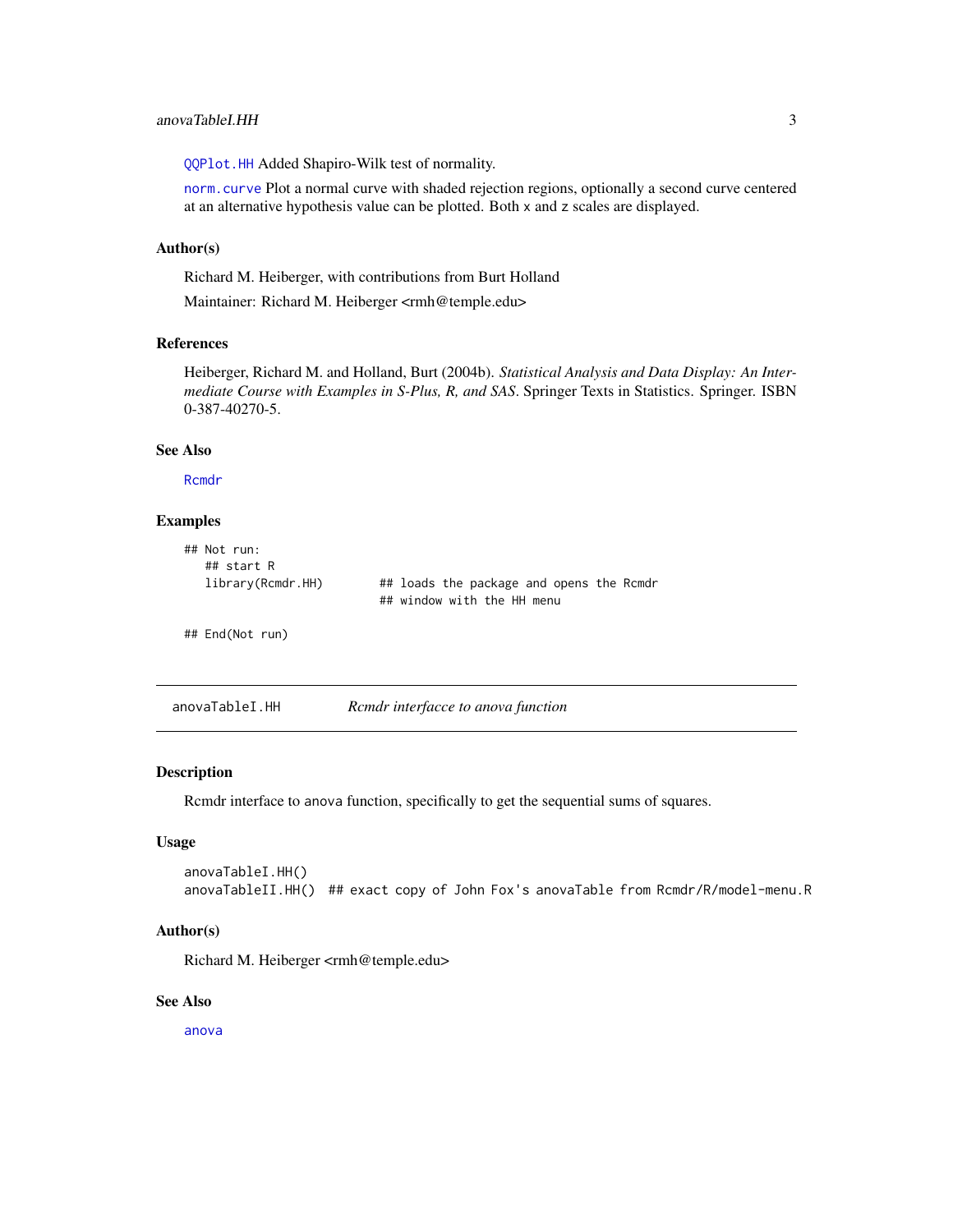<span id="page-3-1"></span><span id="page-3-0"></span>bestSubsetsRegressionModel.HH

*Rcmdr interface to the regsubsets function in the leaps package.*

#### Description

Menu interface to the Best Subsets Regression function. Selection boxes allow one response variables and one or more predictor variables. All subsets are calculated. Only the best \$k\$, where \$k\$ is menu item, are displayed. A graph displaying one of the following statistics (\$R^2\$, residual sum of squares, adjusted  $R^2$$ \$,  $C_p$$ ,  $BIC$ ,  $$s$$ ) is displayed. The model with highest adjusted \$R^2\$ is made the active model and its summary is displayed.

#### Usage

```
bestSubsetsRegressionModel.HH()
```
#### Author(s)

Richard M. Heiberger <rmh@temple.edu>

#### See Also

[regsubsets](#page-0-0)

BoxCox *Rcmdr BoxCox demo renamed to active function.*

#### Description

Rcmdr menu for Box-Cox Transformations

#### Usage

BoxCox()

#### Author(s)

John Fox <jfox@mcmaster.ca>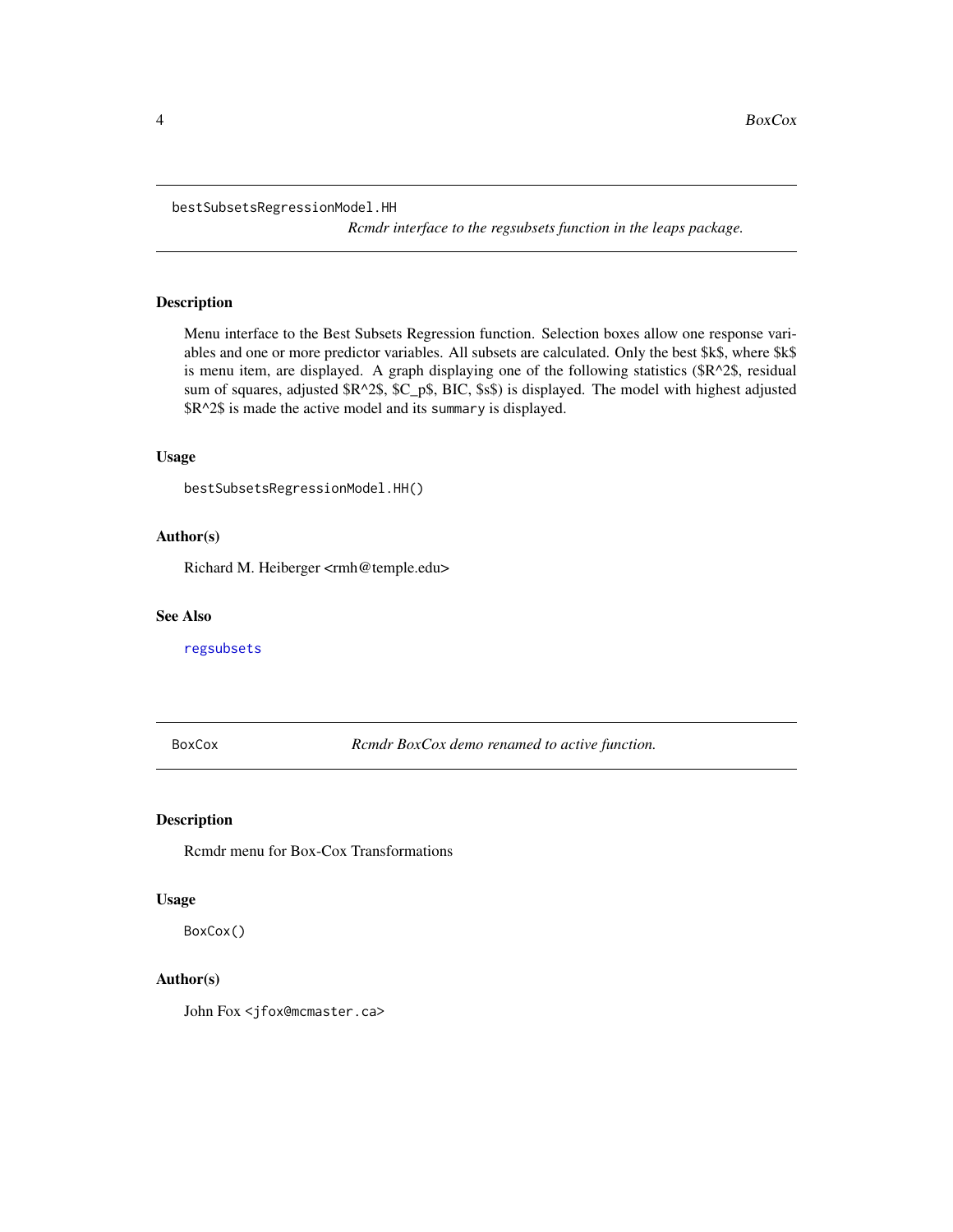<span id="page-4-0"></span>CloseCommanderRestart *Close Rcmdr without questions and then restart.*

#### Description

Close Rcmdr without questions. CloseCommanderNoQuestionRestart has absolutely no questions. CloseCommanderRestart asks only about saving files. Both functions restart Rcmdr immediately and therefore have the full .GlobalEnv from the R session still available.

#### Usage

CloseCommanderNoQuestionRestart() CloseCommanderRestart()

#### Author(s)

Richard M. Heiberger <rmh@temple.edu>

#### See Also

[closeCommander](#page-0-0)

confidenceIntervalsPlot

*Rcmdr interface to plot confidence and prediction intervals in simple linear regression*

#### Description

Rcmdr menu interface to the function ci.plot. Variable boxes are provided for one predictor variable, one response variable. The simple linear regression is calculated and made the active model.

#### Usage

```
confidenceIntervalsPlot()
```
#### Author(s)

Richard M. Heiberger <rmh@temple.edu>

#### See Also

[ci.plot](#page-0-0)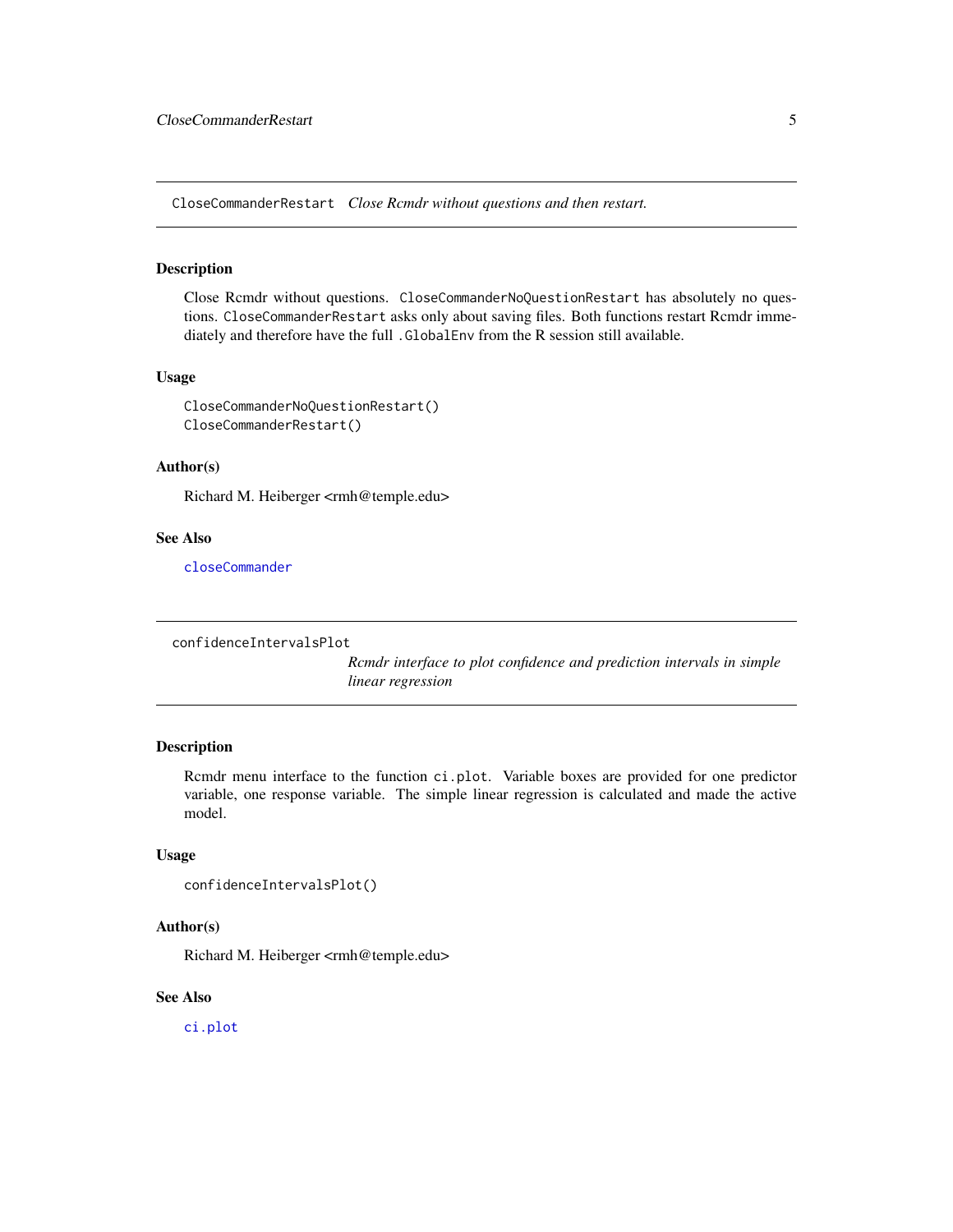<span id="page-5-0"></span>

#### Description

Rcmdr menu interface to dotplot(panel=panel.dotplot.tb).

#### Usage

DotplottbRcmdr()

#### Author(s)

Richard M. Heiberger <rmh@temple.edu>

#### See Also

[panel.dotplot.tb](#page-0-0)

Interaction2wtRcmdr *Rcmdr menu interface to interaction2wt*

## Description

Plot all main effects and twoway interactions in a multifactor design. The main diagonal displays boxplots for the main effects of each factor. The off-diagonals show the interaction plots for each pair of factors. The i, j panel shows the same factors as the j, i but with the trace- and x-factor roles interchanged.

#### Usage

Interaction2wtRcmdr()

#### Author(s)

Richard M. Heiberger <rmh@temple.edu>

#### See Also

[interaction2wt](#page-0-0)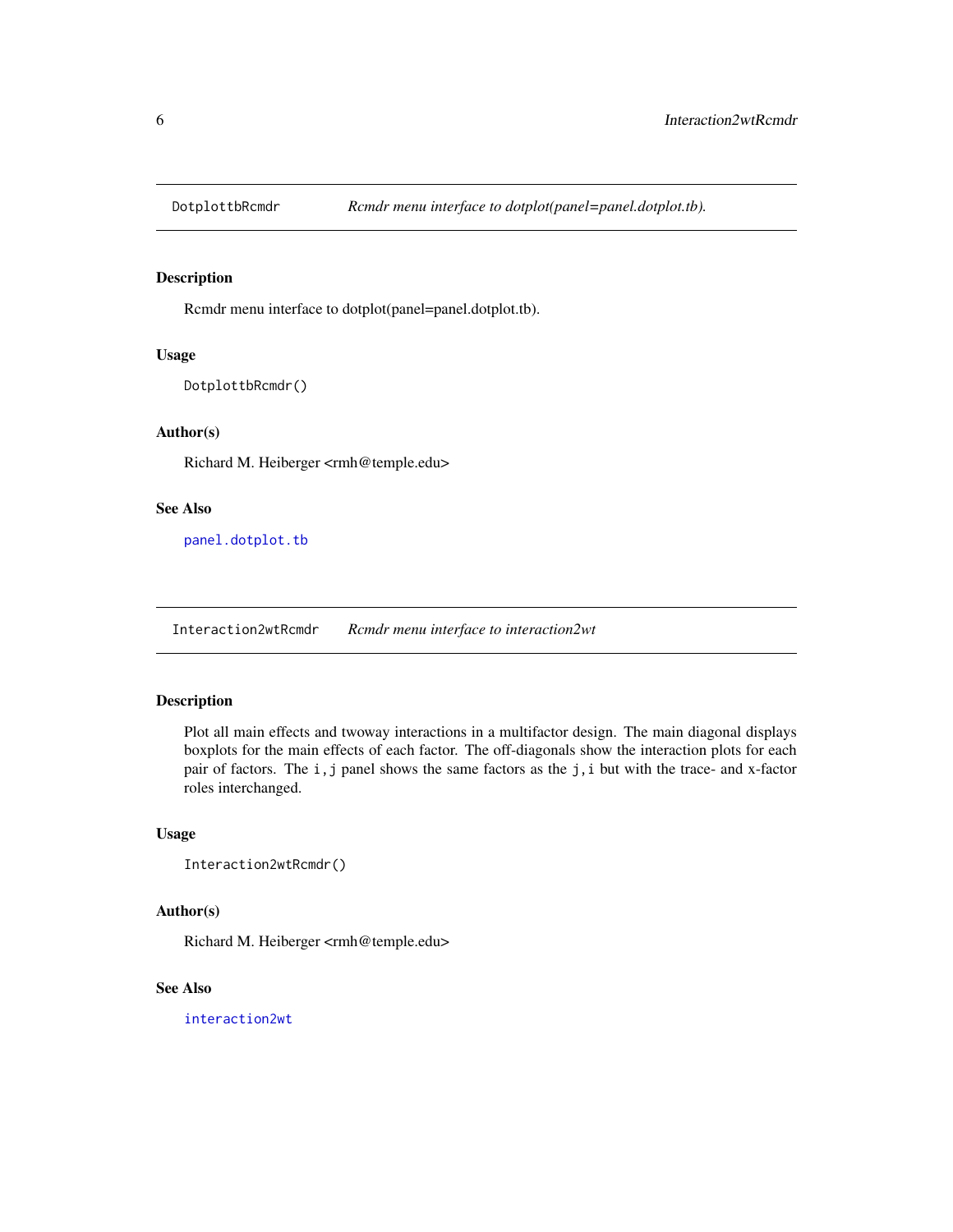<span id="page-6-0"></span>latticeFunctions *Support functions for the Xyplot.HH2 function.*

#### Description

Support functions for the Xyplot.HH2 function.

#### Usage

```
latticeFunctions()
latticePanelFunctions()
splomFormula(predictor, data.frame.name)
usualFormula(functionName, response, predictor, data.frame.name)
```
#### Arguments

predictor, data.frame.name, functionName, response Arguments to functions.

# Value

For latticeFunctions and latticePanelFunctions, vector of function names. For splomFormula and usualFormula, a model formula containing the specified variable names.

#### Author(s)

Richard M. Heiberger <rmh@temple.edu>

#### See Also

[Xyplot.HH](#page-16-2)

MMCmenu *Menu interface to MMC plots.*

#### Description

Menu interface to MMC (Mean–mean Multiple Comparison) plots.

#### Usage

```
MMCmenu()
MMC2menu()
AOVModelsP(n=1)
```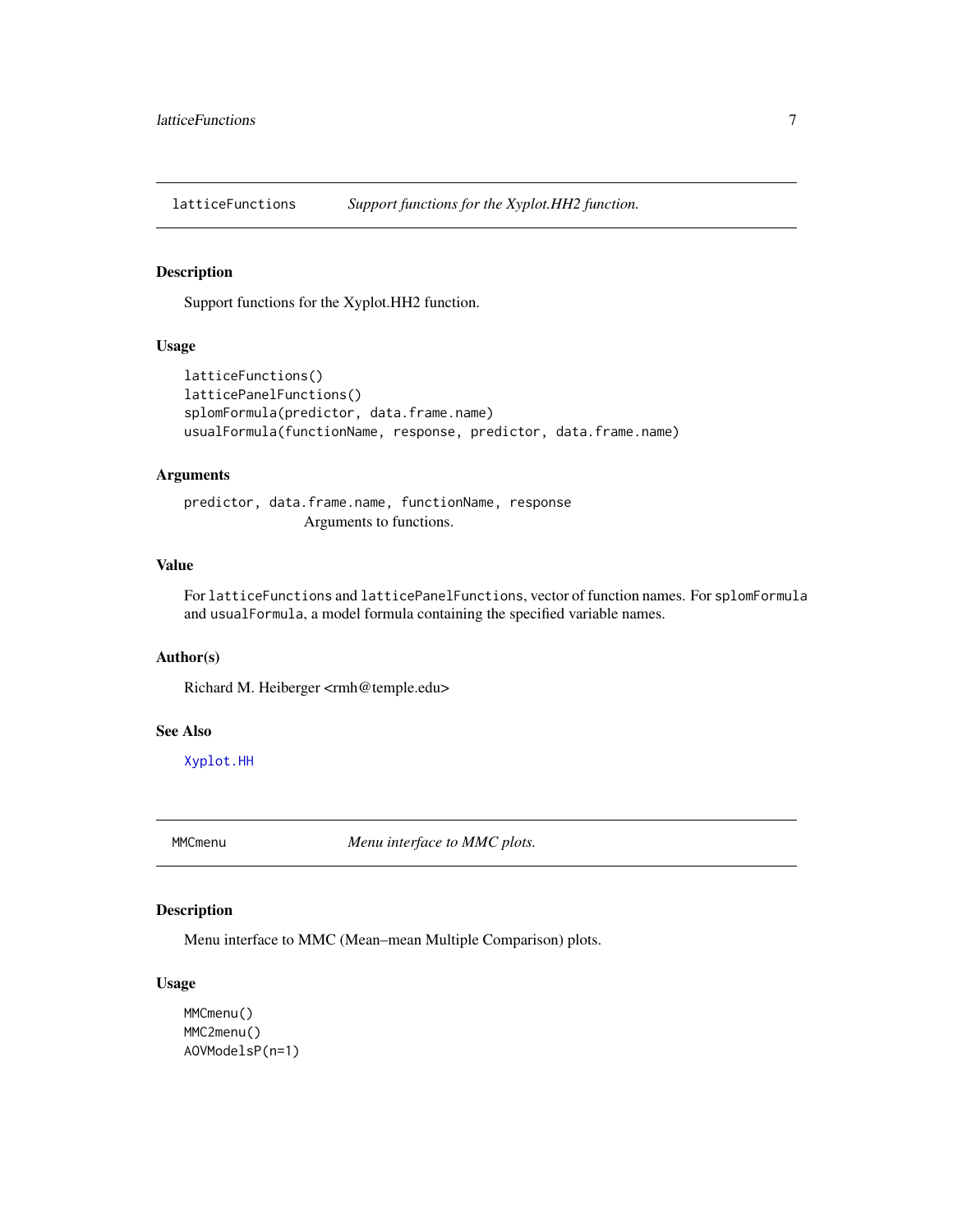#### <span id="page-7-0"></span>Arguments

n Minimum number of "aov" models.

# Author(s)

Richard M. Heiberger <rmh@temple.edu>

normal.and.t.hypotheses.plot

*Rcmdr normalHypothesesPlot and tHypothesesPlot menu.*

#### Description

Rcmdr menus to draw graphs of hypotheses, critical values, and p-values.

#### Usage

normal.and.t.hypotheses.plot()

FHypothesesPlot()

```
ChisqHypothesesPlot()
```
#### Author(s)

Richard M. Heiberger <rmh@temple.edu>.

#### See Also

[norm.curve](#page-0-0), [F.curve](#page-0-0), [chisq.curve](#page-0-0)

PlotLikertDialog *Rcmdr Menu function to specify a likert plot.*

#### Description

Please see [likert](#page-0-0) for details on the plot. likert and related functions.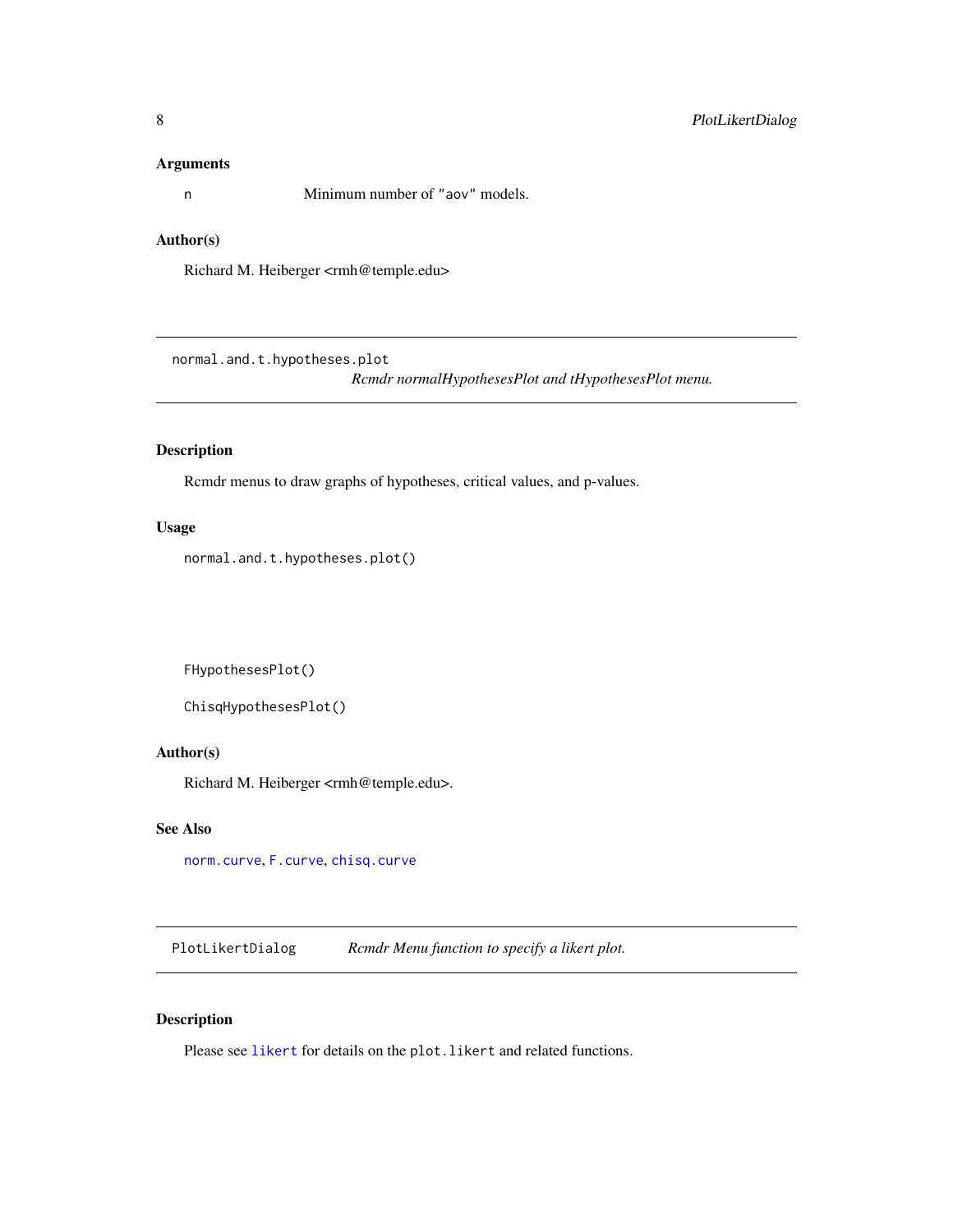#### <span id="page-8-0"></span>PredictModel 9

#### Usage

```
PlotLikertDialog()
listAllLikertCapable(envir = .GlobalEnv, ...)
LikertFormula()
LikertFormulaConstruct(functionName, response, predictor)
varPosnOriginal(variables, type = c("all", "factor", "numeric", "nonfactor",
    "twoLevelFactor"))
```
#### Arguments

envir, ... Arguments to 1s. functionName, response, predictor Arguments to functions. variables, type See [varPosn](#page-0-0) for discussion.

#### Value

For listAllLikertCapable, a character vector of names of all objects that satisfy the search criteria in the specified environments. See [likert](#page-0-0) for details on what objects are likert capable.

LikertFormulaConstruct constructs a model formula for use by [plot.likert.formula](#page-0-0) from its input arguments.

varPosnOriginal is the same as [varPosn](#page-0-0) except that it always keeps the variables in the same order as the original data.frame.

#### Author(s)

Richard M. Heiberger <rmh@temple.edu>

#### See Also

[likert](#page-0-0)

PredictModel *Rcmdr menu interface to predict*

#### Description

Rcmdr menu interface to predict

#### Usage

```
PredictModel()
```
#### Author(s)

Richard M. Heiberger <rmh@temple.edu>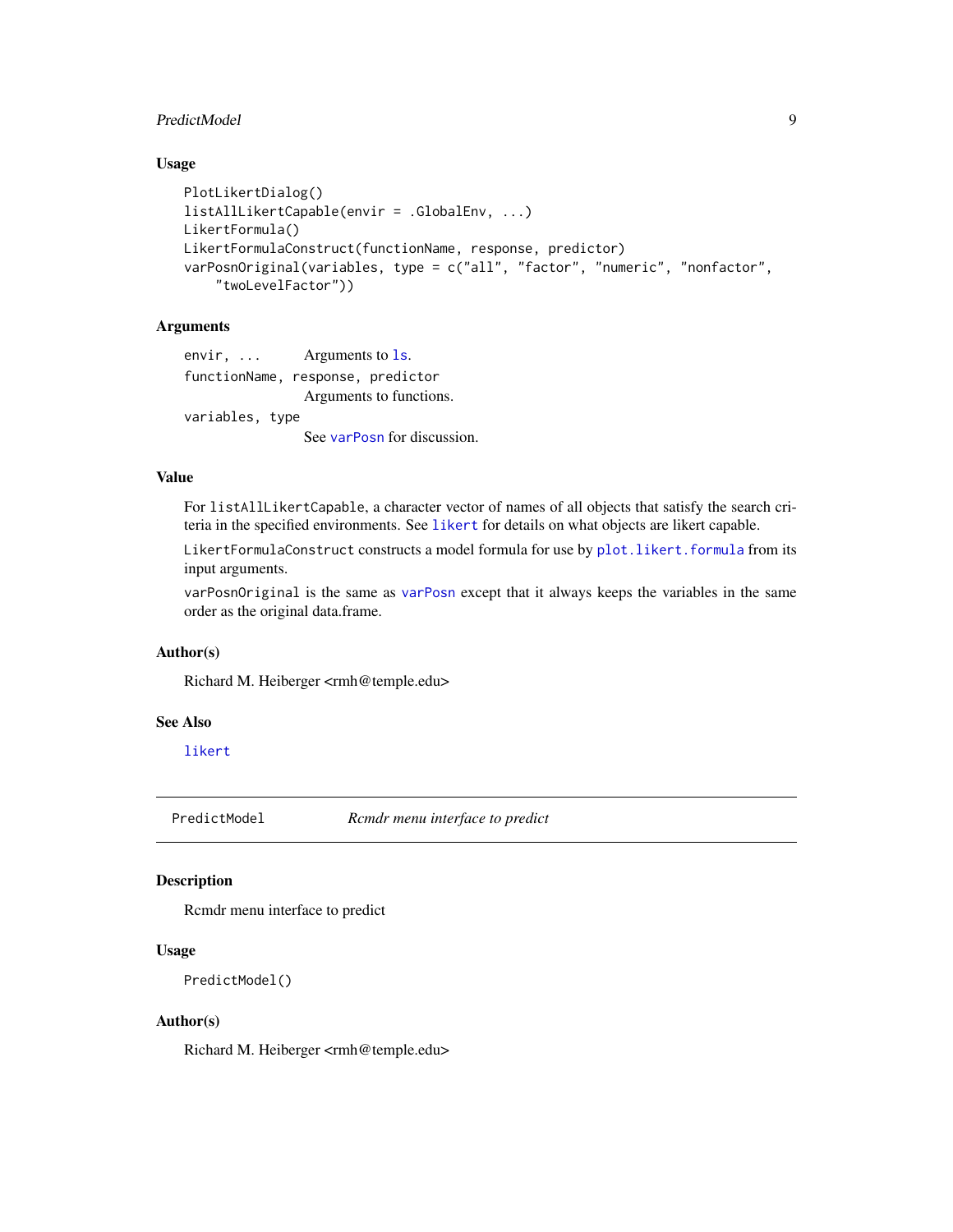#### See Also

[predict](#page-0-0)

| Projector | Set Rendr options for good visibility on classroom projector and on |
|-----------|---------------------------------------------------------------------|
|           | netbook screen with 600 pixel height.                               |

#### Description

Set Rcmdr options for good visibility on classroom projector and on netbook screen with 600 pixel height.

#### Usage

Projector() H600()

#### Author(s)

Richard M. Heiberger <rmh@temple.edu>

<span id="page-9-1"></span>QQPlot.HH *Quantile-Comparison (QQ) Plot*

#### Description

Rcmdr menu interface to plot the qqplot of variable against one of the following distributions: normal, t, chi-square, F, other.

#### Usage

QQPlot.HH()

#### Details

The normal gives the option to do the Shapiro-Wilk test of normality. The other requires you to specify the distribution. Any distribution for which quantile and density functions exist in R (with prefixes q and d, respectively) may be used.

#### Value

NULL. These functions are used only for their side effect (to make a graph).

#### Author(s)

John Fox <jfox@mcmaster.ca>. Shapiro–Wilk test added by Richard M. Heiberger <rmh@temple.edu>.

<span id="page-9-0"></span>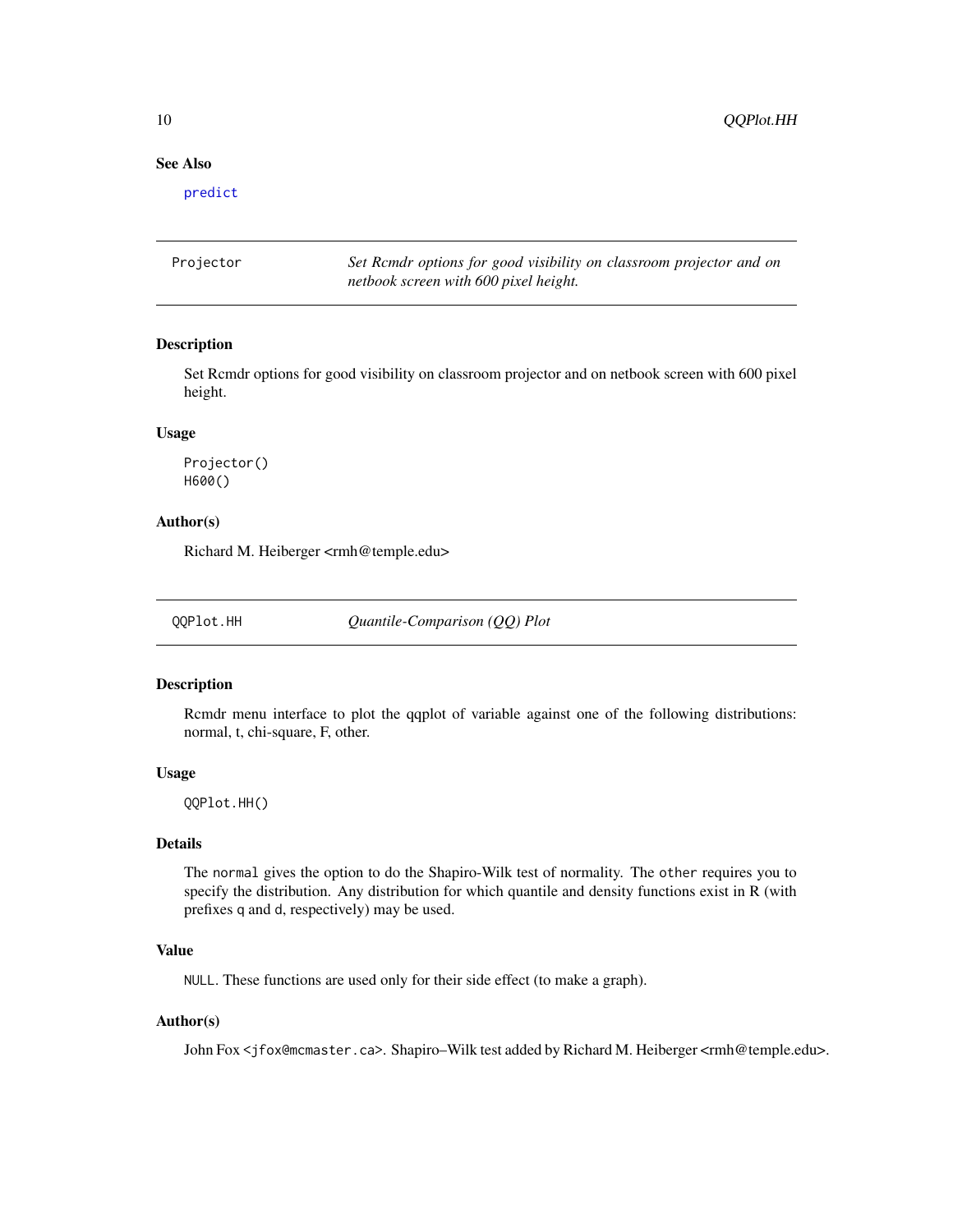#### <span id="page-10-0"></span>Regr1Plot 11

#### See Also

[qqPlot](#page-0-0), [shapiro.test](#page-0-0)

Regr1Plot *Rcmdr Menu function to display the squared residuals.*

#### Description

Rcmdr Menu function to display the squared residuals of a linear fit of one y variable on one x variable. The default model is simple linear regression  $y \sim x$ . Any other model of one y on one x may be used. See the last example in [regr1.plot](#page-0-0) for an example of a quadratic function of x.

#### Usage

Regr1Plot()

#### Author(s)

Richard M. Heiberger <rmh@temple.edu>

#### See Also

[regr1.plot](#page-0-0)

| ResizeEtcDialog | Rcmdr Menu function to specify combining and resizing "trellis" ob- |
|-----------------|---------------------------------------------------------------------|
|                 | jects.                                                              |

#### Description

Please see [ResizeEtc](#page-0-0) for details on the combination of "trellis" and related functions.

#### Usage

```
ResizeEtcDialog()
listAllTrellisObjects(envir = .GlobalEnv, ...)
```
#### Arguments

envir, ... Arguments to 1s.

#### Details

This dialog is a template designed to help with writing commandline code.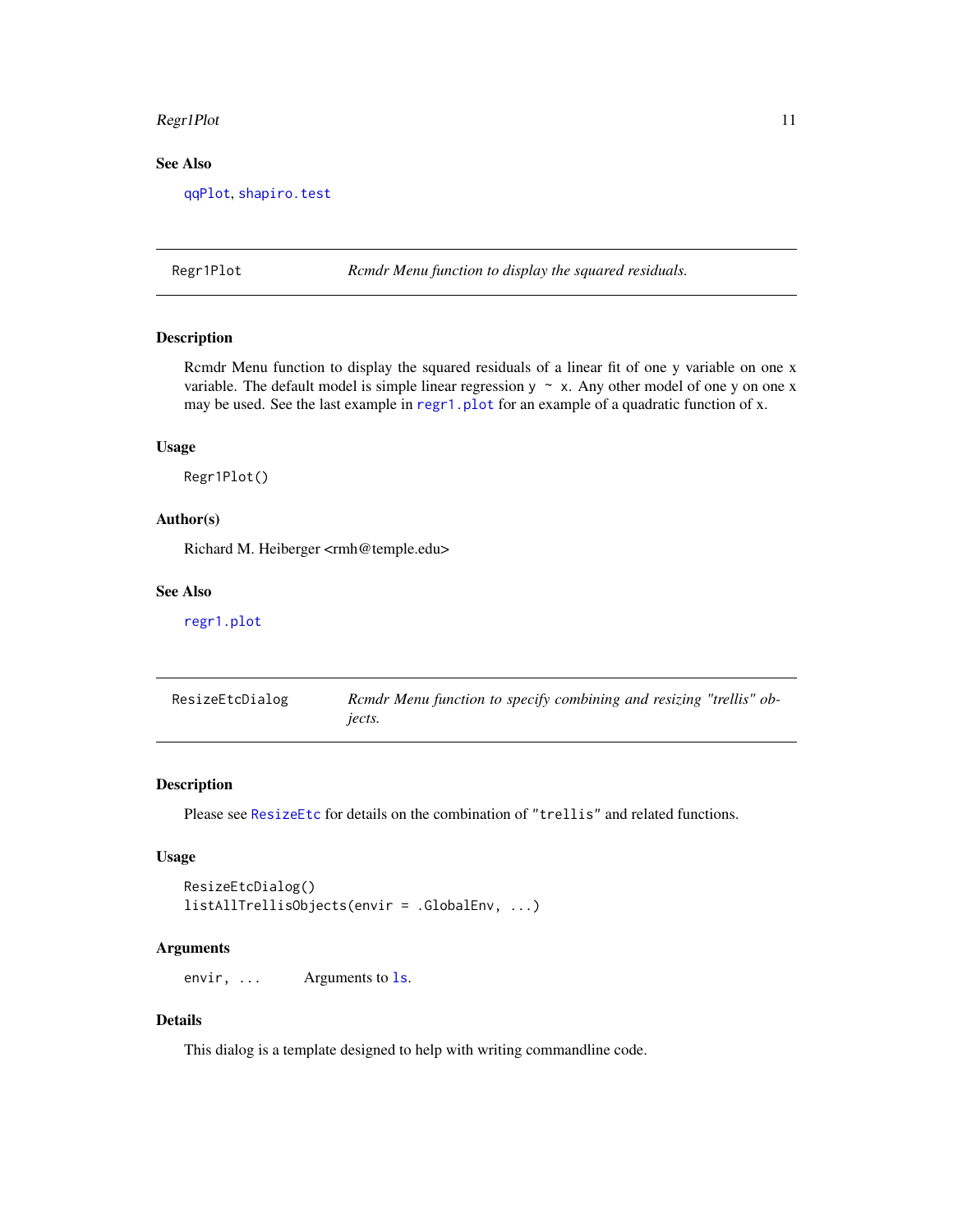#### <span id="page-11-0"></span>Value

For listAllTrellisObjects, a character vector of names of all "trellis" objects that satisfy the search criteria in the specified environments.

#### Author(s)

Richard M. Heiberger <rmh@temple.edu>

#### See Also

[ResizeEtc](#page-0-0), [resizePanels](#page-0-0)

R\_options *Set R options from within R commander.*

#### Description

Set R options from within R commander.

#### Usage

R\_options()

#### Author(s)

Richard M. Heiberger <rmh@temple.edu>

Scatter3DDialog.HH *Rcmdr 3D Scatterplot Dialog (HH)*

#### Description

This dialog sets up a call to the [scatter3dHH](#page-12-1) function to draw a three-dimensional scatterplot, and optionally to [Identify3d](#page-0-0) to label points interactively with the mouse.

#### Details

The explanatory variables provide the "horizontal" and "out-of-screen" axes of the scatterplot, the response variable provides the "vertical" axis.

Data points are represented as spheres or points, depending upon the number of observations.

Several regression surfaces can be plotted: a linear least-squares surface; a full quadratic leastsquares surface with squared and cross-product terms; a "smooth" regression surface — either a smoothing spline, if no degrees of freedom are specified (in which case the [gam](#page-0-0) function selects the df by generalized cross validation), or a fixed-df regression spline; an additive-regression surface (also fit by gam), with either smoothing spline or regression spline components (again selected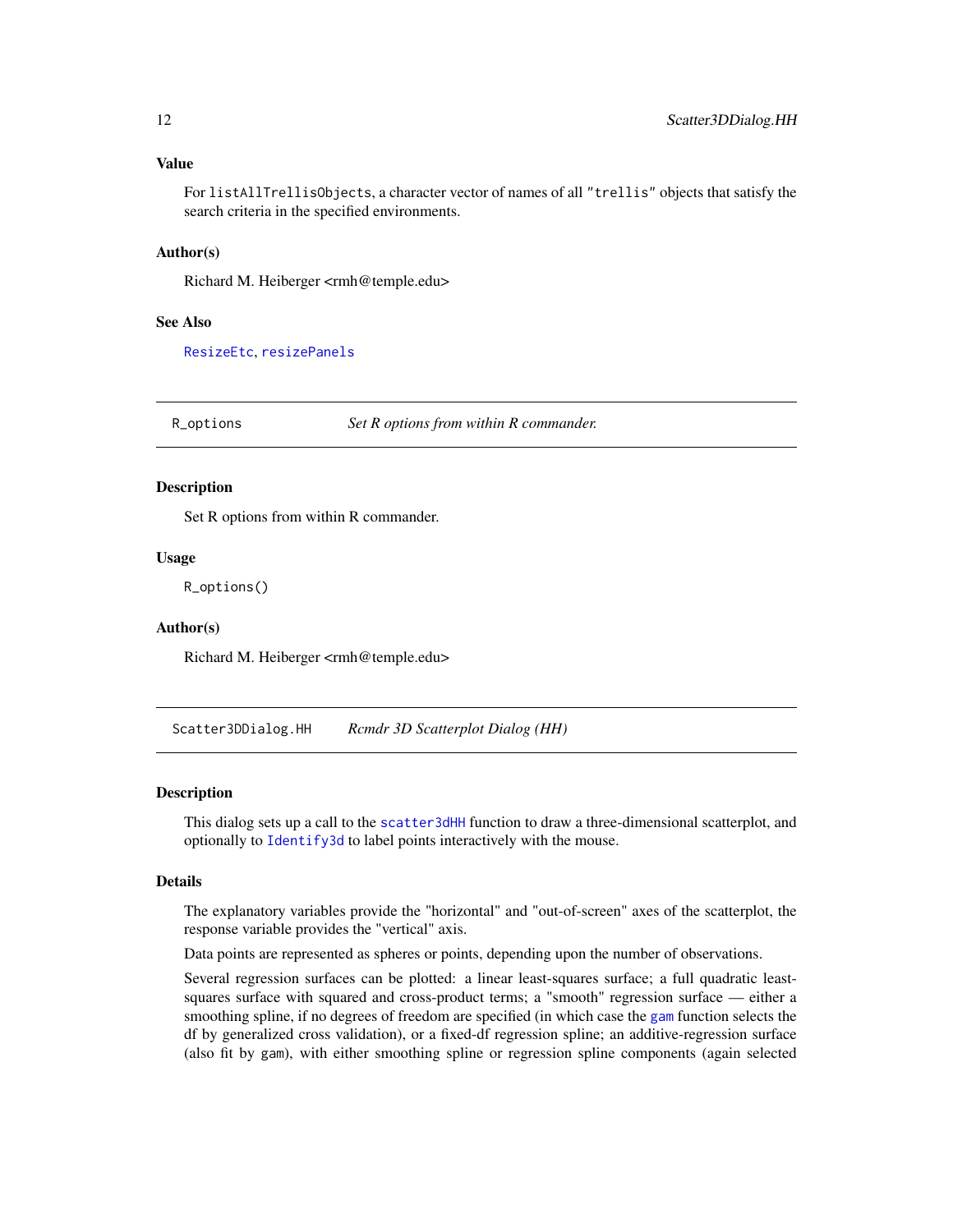#### <span id="page-12-0"></span>scatter3dHH 13

according to the specification of degrees of freedom). If only one surface is fit, then residuals are plotted as red (negative) and green (positive) lines from the surface to the points. If the squared residuals option is checked, then squared residuals are plotted. The sum of the area of these squares is the "residual sum of squares".

You can specify a factor defining groups by pressing the *Plot by groups* button. A separate surface or set of surfaces is plotted for each level of the groups factor. These surfaces can be constrained to be parallel.

The completed plot can be manipulated with the mouse: Click, hold, drag the left mouse button to rotate the display; click, hold, and drag the right button (or centre button on a three-button mouse) to zoom in and out.

If the box labelled *Identify observations with mouse* is checked, you may use the mouse to identify points interactively: Press the right mouse button (or the centre button on a three-button mouse), drag a rectangle around the points to be identified, and release the button. Repeat this procedure for each point or set of "nearby" points to be identified. To exit from point-identification mode, right-click (or centre-click) in an empty region of the plot.

Points may also be identified subsequently by selecting *Identify observations with mouse* from the R Commander *3D graph* menu: As above, click and drag the left mouse button to rotate the display, and click and drag the right (or centre) button to identify points.

#### Author(s)

John Fox <jfox@mcmaster.ca>. Squared residuals added by Richard M. Heiberger <rmh@temple.edu>.

#### See Also

[scatter3dHH](#page-12-1), [Identify3d](#page-0-0), [rgl.open](#page-0-0), [gam](#page-0-0)

<span id="page-12-1"></span>scatter3dHH *Three-Dimensional Scatterplots and Point Identification*

#### **Description**

The scatter3d function uses the rgl package to draw 3D scatterplots with various regression surfaces. The function Identify3d allows you to label points interactively with the mouse: Press the right mouse button (on a two-button mouse) or the centre button (on a three-button mouse), drag a rectangle around the points to be identified, and release the button. Repeat this procedure for each point or set of "nearby" points to be identified. To exit from point-identification mode, click the right (or centre) button an empty region of the plot.

This is a revision of the Rcmdr scatter3d to add the ability to plot squared residuals.

#### Usage

```
scatter3dHH(x, y, z,
   xlab=deparse(substitute(x)), ylab=deparse(substitute(y)),
   zlab=deparse(substitute(z)),
   revolutions=0, bg.col=c("white", "black"),
```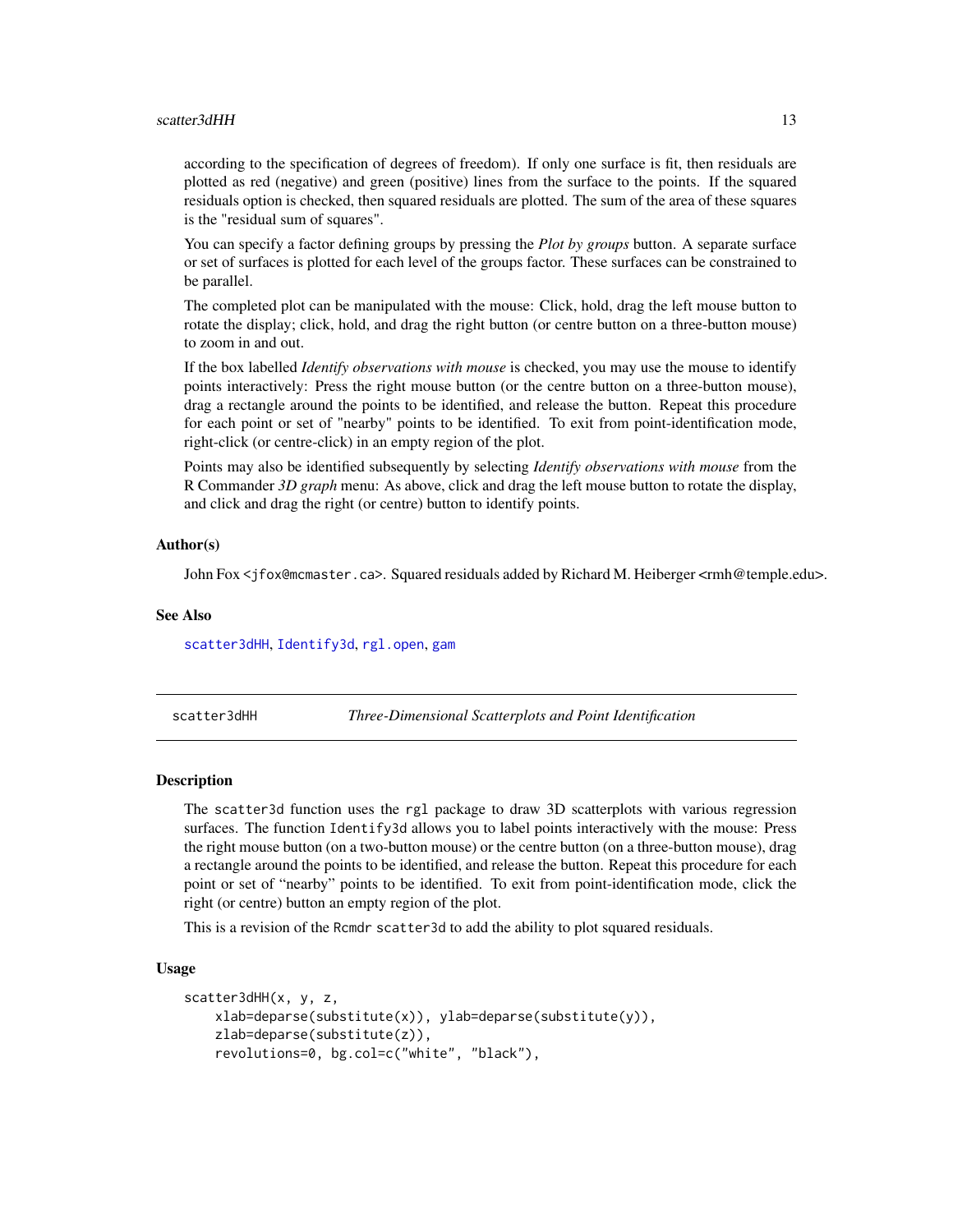```
axis.col=if (bg.col == "white") "black" else "white",
surface.col=c("blue", "green", "orange", "magenta",
   "cyan", "red", "yellow", "gray"),
neg.res.col="red", pos.res.col="green", point.col="yellow",
text.col=axis.col,
grid.col=if (bg.col == "white") "black" else "gray",
fogtype=c("exp2", "linear", "exp", "none"),
residuals=(length(fit) == 1), surface=TRUE, grid=TRUE,
grid.lines=26, df.smooth=NULL, df.additive=NULL,
sphere.size=1, threshold=0.01, speed=1, fov=60,
fit="linear", groups=NULL, parallel=TRUE, model.summary=FALSE,
squares = FALSE, square.color = "gray", coef.ratio = 1, ...)
```
#### Arguments

| х                        | variable for horizontal axis.                                                                                                                                                                                                                                                                                                                                                     |
|--------------------------|-----------------------------------------------------------------------------------------------------------------------------------------------------------------------------------------------------------------------------------------------------------------------------------------------------------------------------------------------------------------------------------|
| у                        | variable for vertical axis (response).                                                                                                                                                                                                                                                                                                                                            |
| Z<br>xlab, ylab, zlab    | variable for out-of-screen axis.                                                                                                                                                                                                                                                                                                                                                  |
|                          | axis labels.                                                                                                                                                                                                                                                                                                                                                                      |
| revolutions              | number of full revolutions of the display.                                                                                                                                                                                                                                                                                                                                        |
| bg.col                   | background colour; one of "white", "black".                                                                                                                                                                                                                                                                                                                                       |
| axis.col                 | colour for axes; default is "white" for black background, "black" for white<br>background.                                                                                                                                                                                                                                                                                        |
| surface.col              | vector of colours for regression planes, used in the order specified by fit.                                                                                                                                                                                                                                                                                                      |
| neg.res.col, pos.res.col |                                                                                                                                                                                                                                                                                                                                                                                   |
|                          | colours for lines representing negative and positive residuals.                                                                                                                                                                                                                                                                                                                   |
| point.col                | colour of points.                                                                                                                                                                                                                                                                                                                                                                 |
| text.col                 | colour of axis labels.                                                                                                                                                                                                                                                                                                                                                            |
| grid.col                 | colour of grid lines on the regression surface(s).                                                                                                                                                                                                                                                                                                                                |
| fogtype                  | type of fog effect; one of "exp2", "linear", "exp", "none".                                                                                                                                                                                                                                                                                                                       |
| residuals                | plot residuals (TRUE or FALSE); available only when there is one surface plotted.                                                                                                                                                                                                                                                                                                 |
| surface                  | plot surface(s) (TRUE or FALSE).                                                                                                                                                                                                                                                                                                                                                  |
| grid                     | plot grid lines on the regression surface(s) (TRUE or FALSE).                                                                                                                                                                                                                                                                                                                     |
| grid.lines               | number of lines (default, 26) forming the grid, in each of the x and y directions.                                                                                                                                                                                                                                                                                                |
| df.smooth                | degrees of freedom for the two-dimensional smooth regression surface; if NULL<br>(the default), the gam function will select the degrees of freedom for a smoothing<br>spline by generalized cross-validation; if a positive number, a fixed regression<br>spline will be fit with the specified degrees of freedom.                                                              |
| df.additive              | degrees of freedom for each explanatory variable in an additive regression; if<br>NULL (the default), the gam function will select degrees of freedom for the smooth-<br>ing splines by generalized cross-validation; if a positive number or a vector of<br>two positive numbers, fixed regression splines will be fit with the specified de-<br>grees of freedom for each term. |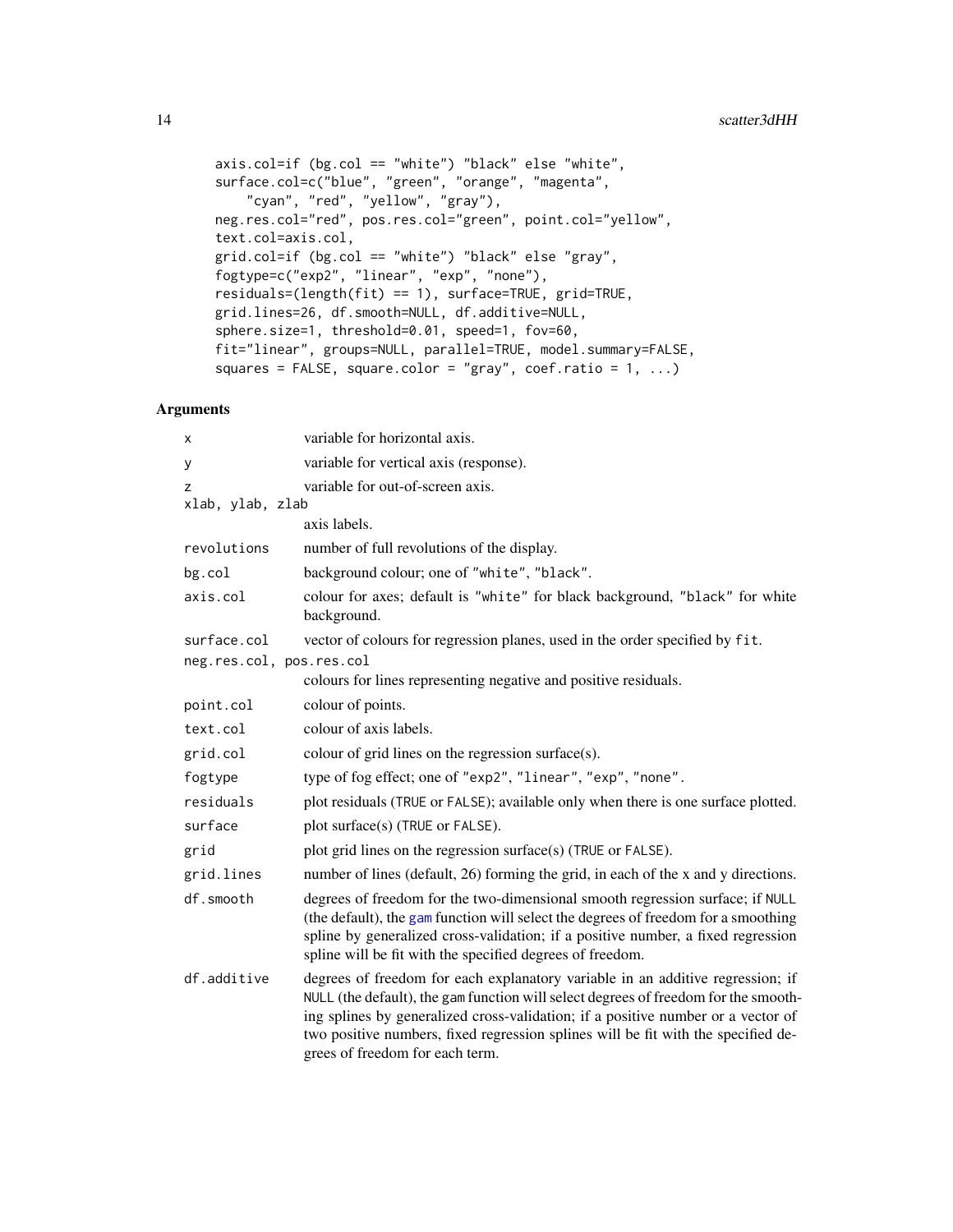<span id="page-14-0"></span>

| sphere.size   | relative sizes of spheres representing points; the actual size is dependent on the<br>number of observations.                                                                                                                                                                                                                                                                 |
|---------------|-------------------------------------------------------------------------------------------------------------------------------------------------------------------------------------------------------------------------------------------------------------------------------------------------------------------------------------------------------------------------------|
| threshold     | if the actual size of the spheres is less than the threshold, points are plotted<br>instead.                                                                                                                                                                                                                                                                                  |
| speed         | relative speed of revolution of the plot.                                                                                                                                                                                                                                                                                                                                     |
| fov           | field of view (in degrees); controls degree of perspective.                                                                                                                                                                                                                                                                                                                   |
| fit           | one or more of "linear", "quadratic", "smooth", "additive"; to display<br>fitted surface(s); partial matching is supported $-e.g., c("lin", "quad").$                                                                                                                                                                                                                         |
| groups        | if NULL (the default), no groups are defined; if a factor, a different surface or set<br>of surfaces is plotted for each level of the factor; in this event, the colours in<br>plane.col are used successively for the points, surfaces, and residuals corre-<br>sponding to each level of the factor.                                                                        |
| parallel      | when plotting surfaces by groups, should the surfaces be constrained to be par-<br>allel? A logical value, with default TRUE.                                                                                                                                                                                                                                                 |
| model.summary | print summary or summaries of the model(s) fit (TRUE or FALSE).                                                                                                                                                                                                                                                                                                               |
| col           | colours for the point labels, given by group. There must be at least as many<br>colours as groups; if there are no groups, the first colour is used. Normally, the<br>colours would correspond to the plane.col argument to scatter3d.                                                                                                                                        |
| squares       | logical. If TRUE, the residuals are plotted as squares. The sum of the area of the<br>squares is the "residual sum of squares". If FALSE, the residuals are plotted as<br>vertical lines.                                                                                                                                                                                     |
| square.color  | color for the squares.                                                                                                                                                                                                                                                                                                                                                        |
| coef.ratio    | number, defaults to 1. Settig coef. ratio to a number other than 1 is a primitive<br>way of plotting squared pseudo-residuals that are not the least-squares residuals.<br>The reason for displaying non-least-squares residuals is to compare them to the<br>least-squares residuals and thus get a 3d visual image of what minimizing the<br>sum of squares actually means. |
| .             | other arguments are ignored.                                                                                                                                                                                                                                                                                                                                                  |

#### Value

scatter3d not return a useful value; it is used for its side-effect of creating a 3D scatterplot. Identify3d returns the labels of the identified points.

#### Note

You have to install the rgl and mgcv packages to produce 3D plots.

#### Author(s)

John Fox <jfox@mcmaster.ca>. Squared residuals added by Richard M. Heiberger <rmh@temple.edu>.

#### See Also

[rgl.open](#page-0-0), [gam](#page-0-0)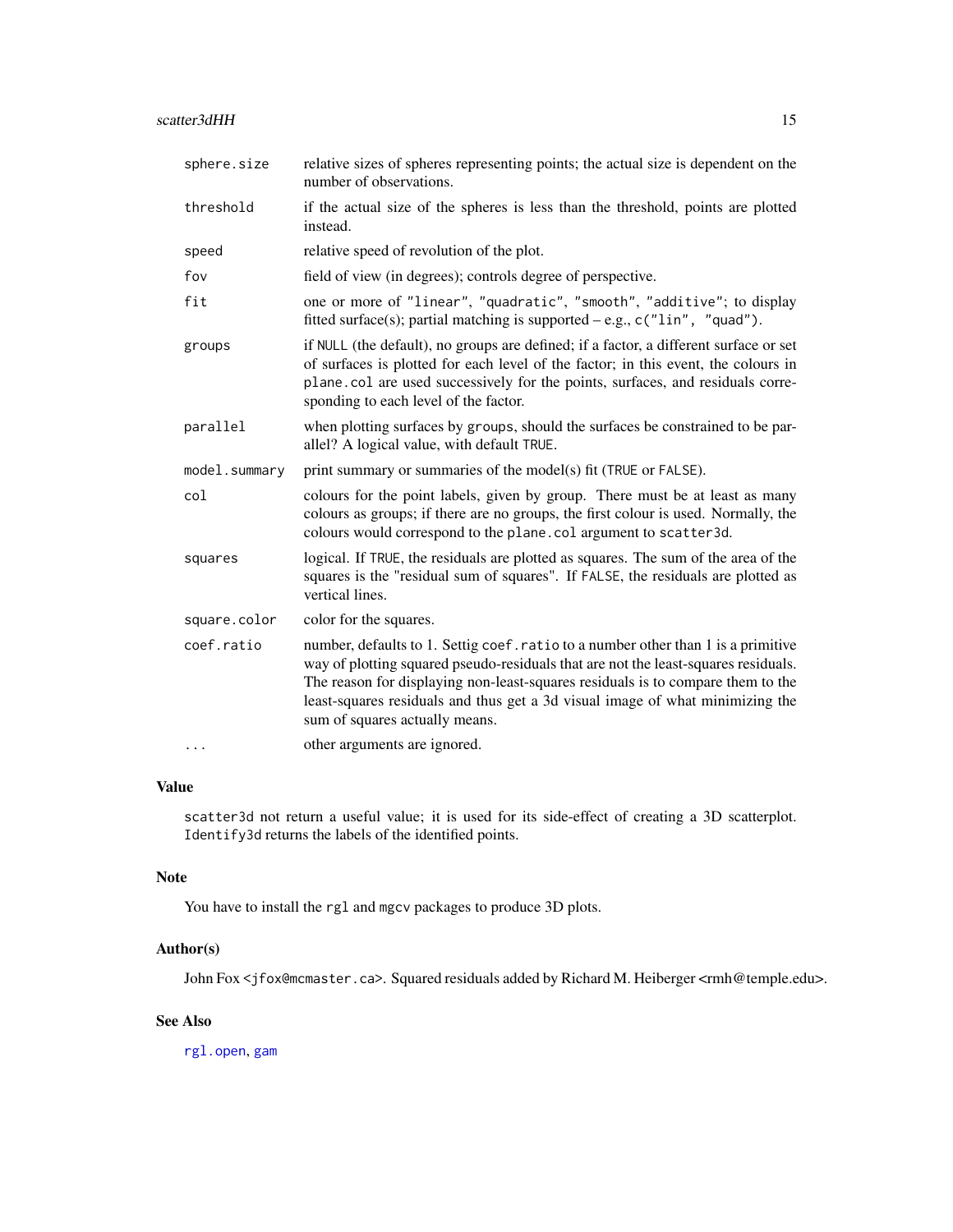#### Examples

```
## Not run:
State.x77 <- as.data.frame(state.x77)
with(State.x77, scatter3d(Income, Murder, Illiteracy))
with(State.x77, Identify3d(Income, Murder, Illiteracy, labels=row.names(State.x77)))
with(State.x77, scatter3d(Income, Murder, Illiteracy, fit=c("linear", "quadratic")))
## End(Not run)
```
scatterPlot.HH *Scatterplot menu with different defaults than Rcmdr.*

#### Description

Alternate menu into the scatterplot in the car package. This menu by default uses solid dots, larger fonts, and turns off marginal boxplots and smoother lines. Otherwise it is identical to the Rcmdr Scatterplot menu item.

#### Usage

scatterPlot.HH()

#### Author(s)

Richard M. Heiberger <rmh@temple.edu>

<span id="page-15-1"></span>scatterPlotMatrix.HH *Scatterplot Matrices*

#### Description

This is variation of the Rcmdr interface to the car package scatterplotMatrix. The revision uses row1attop=FALSE to force the main diagonal of the scatterplot matrix to go uphill from southwest to northeast.

#### Usage

```
scatterPlotMatrix.HH()
```
#### Author(s)

John Fox <jfox@mcmaster.ca>. row1attop=FALSE added by Richard M. Heiberger <rmh@temple.edu>.

#### See Also

[scatterplotMatrix](#page-0-0)

<span id="page-15-0"></span>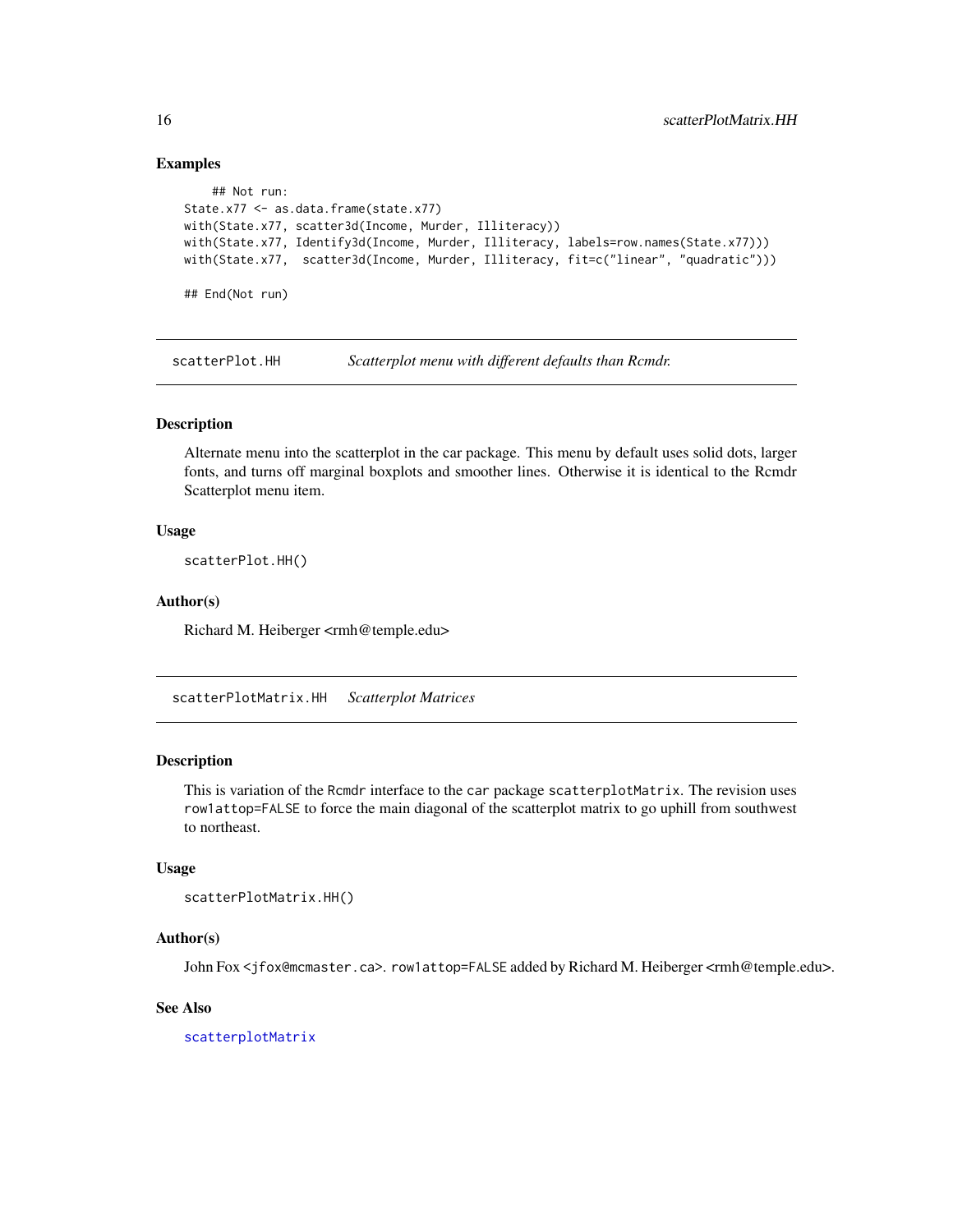<span id="page-16-1"></span><span id="page-16-0"></span>

#### Description

Pearson's Chi-squared Test for Count Data

twoWayTable.HH is an original Rcmdr.HH function. It reads the active dataset and constructs the table using xtabs.

enterTable.HH is an original Rcmdr.HH function. It opens a window where the user may enter a table manually.

analyzeTwoWayTable.HH is an additional function. It uses the active dataset as the table.

All three produce identical output, a two-way table, row and column summaries, and the chi square test.

#### Usage

twoWayTable.HH()

enterTable.HH()

analyzeTwoWayTable.HH()

#### Author(s)

John Fox <jfox@mcmaster.ca>. additional entry options by Richard M. Heiberger <rmh@temple.edu>.

#### See Also

[chisq.test](#page-0-0)

<span id="page-16-2"></span>Xyplot.HH *Rcmdr Menu function to specify xyolot, other lattice plots, and likert plots.*

#### **Description**

These are enhancements of the Rcmdr Xyplot function (which I wrote) to include layout parameters and plot type, to force solid dots, and to distinguish between conditioning variables in the formula and group variables. Xyplot.HH is an interface to the xyplot function. Xyplot.HH2 is an interface to many of the lattice functions (xyplot, bwplot, splom, barchart, dotplot) and to the formula method for likert in the HH package. When either barchart or panel.barchart is selected, then the argument origin=0 is automatically set. When panel.barchart, the user must manually specify the limits (xlim or ylim) to include zero for the effect of origin=0 to be visible.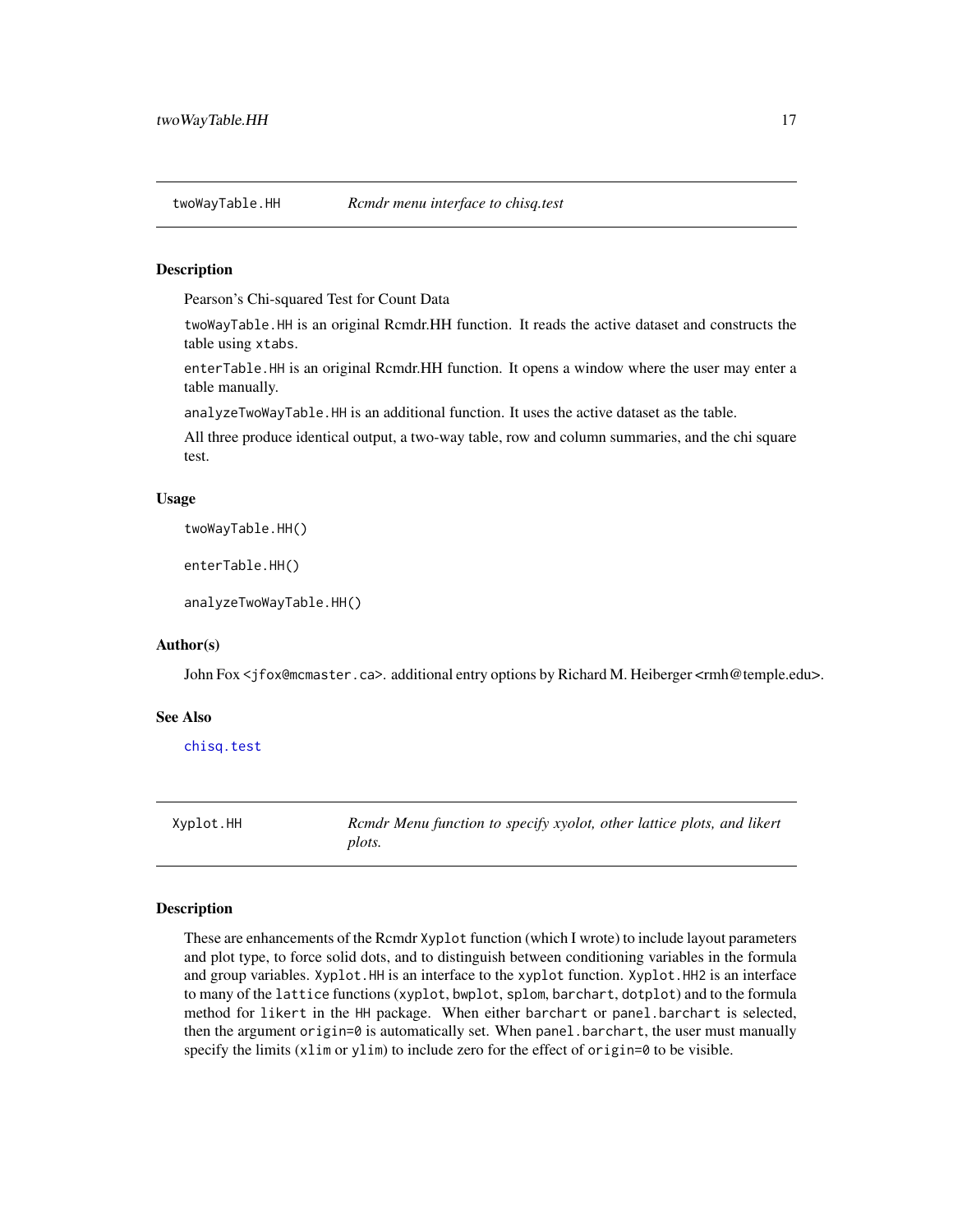# <span id="page-17-0"></span>Usage

```
Xyplot.HH()
Xyplot.HH2()
```
# Author(s)

Richard M. Heiberger <rmh@temple.edu>

# See Also

[xyplot](#page-0-0), [likert](#page-0-0)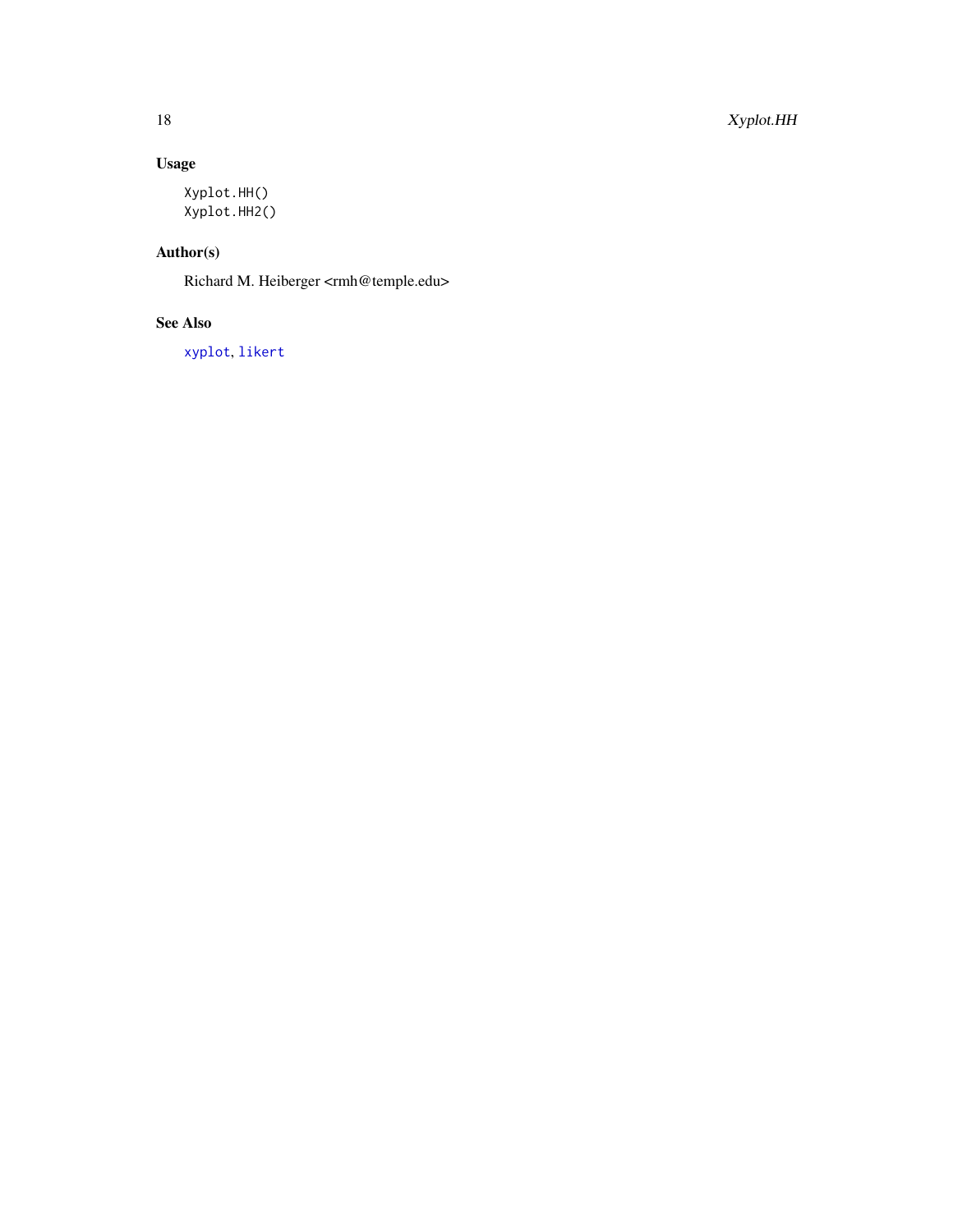# <span id="page-18-0"></span>**Index**

∗Topic distribution QQPlot.HH, [10](#page-9-0) ∗Topic environment Projector, [10](#page-9-0) R\_options, [12](#page-11-0) ∗Topic hplot bestSubsetsRegressionModel.HH, [4](#page-3-0) confidenceIntervalsPlot, [5](#page-4-0) DotplottbRcmdr, [6](#page-5-0) Interaction2wtRcmdr, [6](#page-5-0) latticeFunctions, [7](#page-6-0) MMCmenu, [7](#page-6-0) normal.and.t.hypotheses.plot, [8](#page-7-0) PlotLikertDialog, [8](#page-7-0) QQPlot.HH, [10](#page-9-0) Regr1Plot, [11](#page-10-0) ResizeEtcDialog, [11](#page-10-0) Scatter3DDialog.HH, [12](#page-11-0) scatter3dHH, [13](#page-12-0) scatterPlot.HH, [16](#page-15-0) scatterPlotMatrix.HH, [16](#page-15-0) Xyplot.HH, [17](#page-16-0) ∗Topic htest twoWayTable.HH, [17](#page-16-0) ∗Topic manip BoxCox, [4](#page-3-0) ∗Topic misc CloseCommanderRestart, [5](#page-4-0) ∗Topic package RcmdrPlugin.HH-package, [2](#page-1-0) ∗Topic regression anovaTableI.HH, [3](#page-2-0) bestSubsetsRegressionModel.HH, [4](#page-3-0) PredictModel, [9](#page-8-0) analyzeTwoWayTable.HH *(*twoWayTable.HH*)*, [17](#page-16-0) anova, *[3](#page-2-0)* anovaTableI.HH, *[2](#page-1-0)*, [3](#page-2-0)

anovaTableII.HH *(*anovaTableI.HH*)*, [3](#page-2-0)

AOVModelsP *(*MMCmenu*)*, [7](#page-6-0) bestSubsetsRegressionModel.HH, *[2](#page-1-0)*, [4](#page-3-0) BoxCox, [4](#page-3-0) chisq.curve, *[8](#page-7-0)* chisq.test, *[17](#page-16-0)* ChisqHypothesesPlot *(*normal.and.t.hypotheses.plot*)*, [8](#page-7-0) ci.plot, *[2](#page-1-0)*, *[5](#page-4-0)* closeCommander, *[5](#page-4-0)* CloseCommanderNoQuestionRestart *(*CloseCommanderRestart*)*, [5](#page-4-0) CloseCommanderRestart, [5](#page-4-0) confidenceIntervalsPlot, [5](#page-4-0) DotplottbRcmdr, [6](#page-5-0) enterTable.HH *(*twoWayTable.HH*)*, [17](#page-16-0) F.curve, *[8](#page-7-0)* FHypothesesPlot *(*normal.and.t.hypotheses.plot*)*, [8](#page-7-0) gam, *[12–](#page-11-0)[15](#page-14-0)* H600 *(*Projector*)*, [10](#page-9-0) Identify3d, *[12,](#page-11-0) [13](#page-12-0)* interaction2wt, *[2](#page-1-0)*, *[6](#page-5-0)* Interaction2wtRcmdr, [6](#page-5-0) latticeFunctions, [7](#page-6-0) latticePanelFunctions *(*latticeFunctions*)*, [7](#page-6-0) likert, *[8,](#page-7-0) [9](#page-8-0)*, *[18](#page-17-0)* LikertFormula *(*PlotLikertDialog*)*, [8](#page-7-0) LikertFormulaConstruct *(*PlotLikertDialog*)*, [8](#page-7-0)